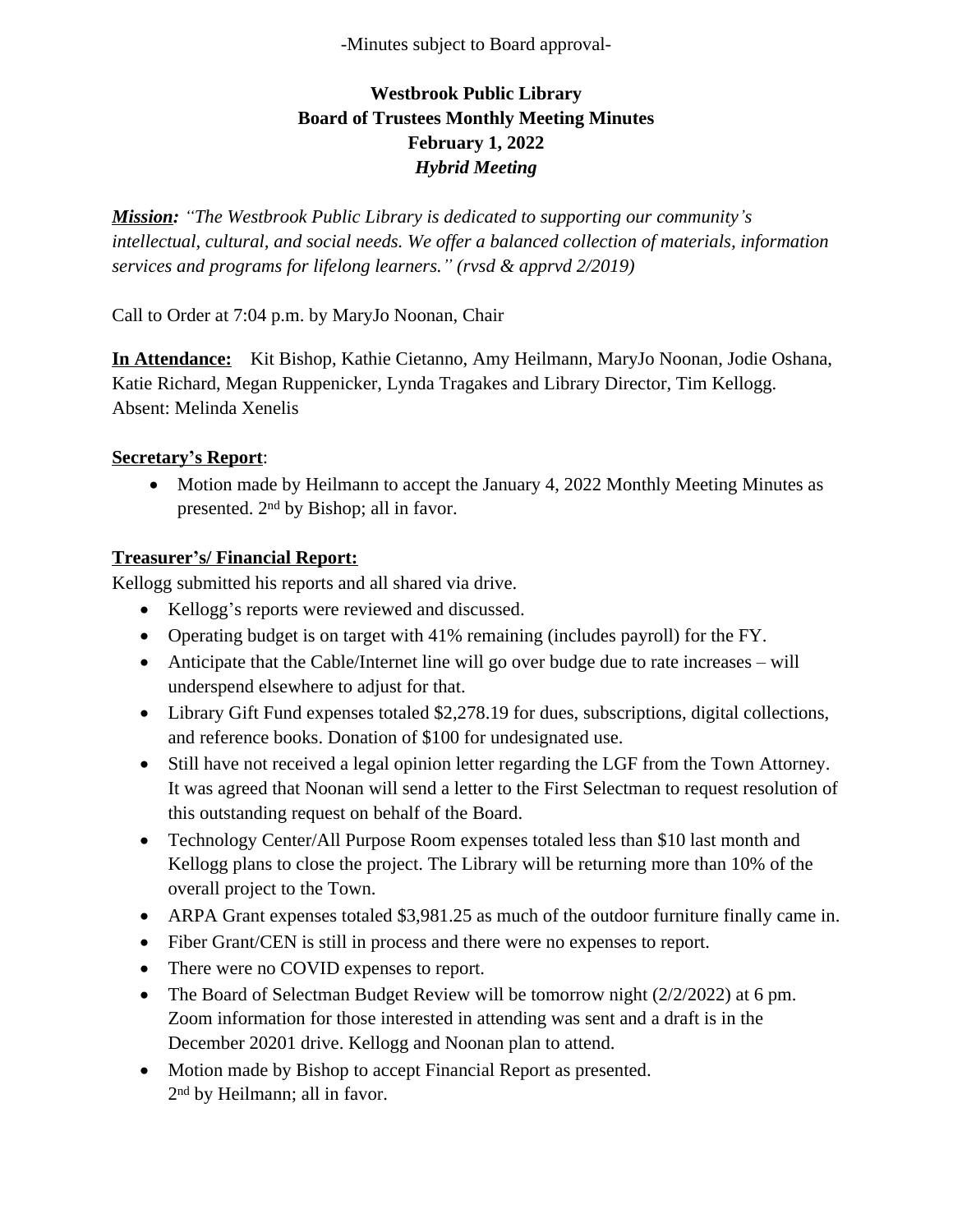## **Library Director's Report:**

Kellogg submitted his report with specifics.

- **o Collection/Services**
	- Due to COVID concerns, there were fewer patron visits but physical circulation has continued to normalize. Digital circulation is higher after 6 months than one of the pre-pandemic years. There continues to be growth with online engagement.
	- Ariel and staff have continued to clean up the Reference section and remove outdated material to make room for other sections. Reduction of card catalog redundancies began this month.
	- All Library services have continued to be offered. The Library was closed for holidays on January 1st and January 15th. Additionally, the Library was closed due to snow/inclement weather on January  $7<sup>th</sup>$  and  $29<sup>th</sup>$ .
	- Meeting room usage has decreased due to COVID concerns.
	- Federal tax resource materials have started to be received. Patrons will be directed to the CT Department of Revenue Services for state forms as they are no longer provided directly to the libraries. AARP will resume their tax assistance program that utilizes the Library for meetings. The Library is not directly involved but assists with facilitating the program.

## **o Building/Grounds**

- There was an outside irrigation leak at the front of the Library. The system has not been used for an extended period of time and is currently shut off to prevent further issues.
- Interior painting has not started yet but Jill Brainard has inquired about thoughts on color changes.
- Jill Brainard and Kellogg have met with vendors for quotes on downstairs carpet/flooring which will go into the Town Facilities Capital request. See New Business for additional discussion.

# **o Staffing/Planning**

- ARPA Grant as previously mentioned, most of the outdoor furniture has been delivered. There have been significant price increases on some project items, Kellogg is working with staff to modify project. Ordering a mobile crafts table for the Children's Room as well as improved video conferencing equipment to be used for hybrid meetings. State approval is pending for personal care kits (distribute as a display near reference materials to take as needed), acrylic displays, and more accessible station for the copier.
- CEN Project site survey work has continued and installation should be done in April with the connection going live in May.
- Computer hardware for the new Children's service desk is being installed tomorrow (2/2/2022).
- Regular professional meetings have continued to be attended by Kellogg, Ariel, and Tricia.
- Grants Ariel and Tricia are working on two grant proposals for Summer Reading Programs. One is a State Library grant and a similar grant is through Dollar General. The programs would be collaborative with Parks and Rec and the Senior Center. If either (or both) are awarded, will have to go through the Town's grant approval meeting process in April.